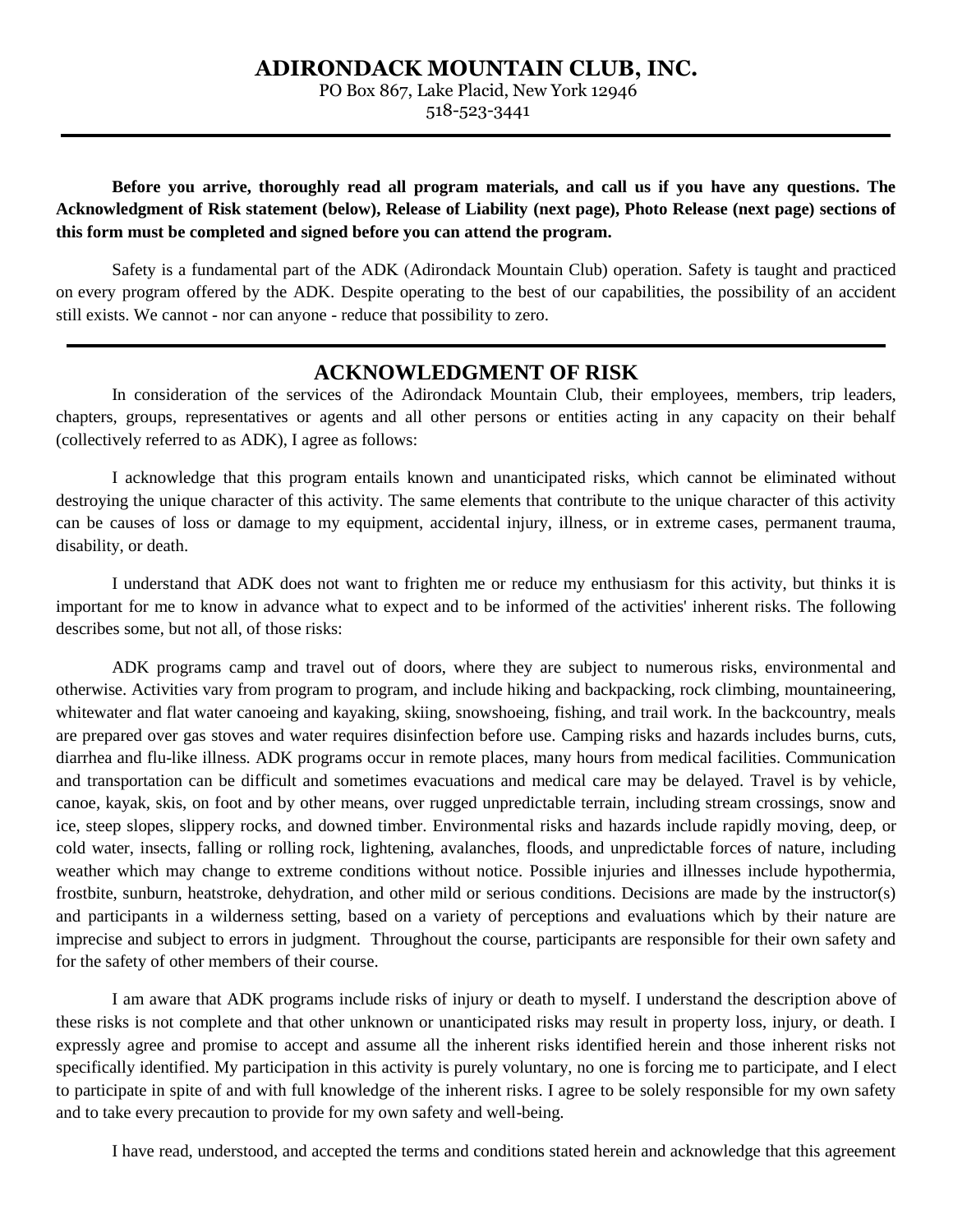shall be effective and binding upon myself, my heirs, assigns, personal representatives and estate and all members of my family. With full knowledge of these dangers, I hereby agree for myself, all of my family members and heirs to RELEASE ADK and any of its employees, members, trip leaders, chapters, officers, directors, governors, or agents liability claims demands or any causes of action and agree NOT TO MAKE ANY CLAIM against ADK or any of its chapters, representatives or agents whatsoever which may arise during my participation in the program stated above.

# **RELEASE OF LIABILITY**

I intend this **RELEASE OF LIABILITY** to be effective whether or not any loss, damage, injury or death results, in whole or in part, from the negligence of the ADK, or any of its agents, employees, officers, instructors, guides, directors, governors, trip leaders and/or members. I understand that negligence means a failure to do an act which a reasonable and careful person would do, or the doing of an act which a reasonable and careful person would not do, under the same circumstances, to protect himself, herself or others from injury or death.

I assume full responsibility for my personal injuries, including injuries resulting in death, which might occur as the result of my own negligence and/or the negligence of lack of care of ADK, its employees, members, chapters, trip leaders, groups, representatives or agents. I agree to be solely responsible for my own safety and to take every precaution to provide for my own safety and well-being while participating in this program.

# **PHOTO RELEASE**

I hereby give to and grant to the Adirondack Mountain Club, Inc., the unrestricted right and permission to use and publish any and all photographs and/or videos which its employees, assignees, licensee, or representatives may have taken of me for any purpose whatsoever, including (but not limited to) illustration, program promotion, publicity, and advertising.

I hereby release the Adirondack Mountain Club, Inc. from any and all claims and causes of action arising out of use of said photographs and/or videos of me, including any and all claims for libel.

I am over the age of eighteen. I have read the foregoing ACKNOWLEDGMENT OF RISK, RELEASE OF LIABILITY, & PHOTO RELEASE and state that I fully understand the meaning of them.

I have read, understood, and accepted the terms and conditions stated herein and acknowledge that this agreement shall be effective and binding upon me, my heirs, assigns, personal representatives and estate and all members of my family.

SIGNATURE OF PARTICIPANT

PRINT NAME DATE

# **IF UNDER 18 YEARS OF AGE, PARENT OR GUARDIAN MUST READ AND SIGN BELOW**: **\*\*MUST SIGN BEFORE PARTICPATING IN PROGRAM.\*\***

I am the legal guardian of the above minor and have read the above and I hereby consent to the terms of the ACKNOWLEDGMENT OF RISK, RELEASE OF LIABILITY, and PHOTO RELEASE on behalf of the named minor, and give my consent to the participation of the above named minor in all activities of ADK on the terms stated.

SIGNATURE OF PARENT/ GUARDIAN DATE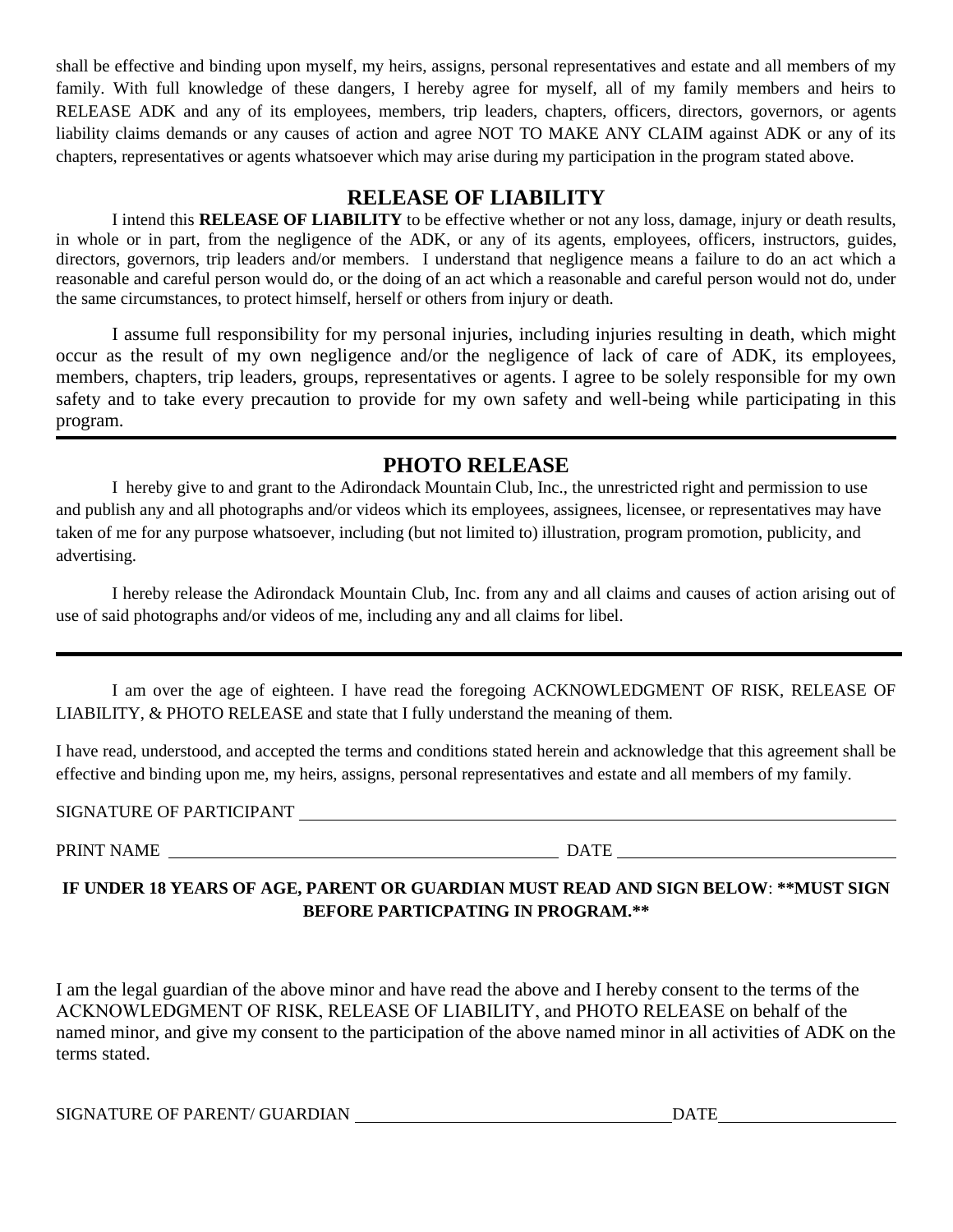#### **ADIRONDACK MOUNTAIN CLUB, INC.**

### PO Box 867, Lake Placid, NY 12946

518-523-3441

## *Please provide complete answers to all questions.*

| Name:                                                                                                                                 |                                                                                    |                                  |                                                                                                                                                                                                                                |                                  |
|---------------------------------------------------------------------------------------------------------------------------------------|------------------------------------------------------------------------------------|----------------------------------|--------------------------------------------------------------------------------------------------------------------------------------------------------------------------------------------------------------------------------|----------------------------------|
| Phone #: Day $(\_\_\_\_\_\_\_\$ Evening $(\_\_\_\_\_\_\_\_\_$                                                                         |                                                                                    |                                  | e-mail and the contract of the contract of the contract of the contract of the contract of the contract of the contract of the contract of the contract of the contract of the contract of the contract of the contract of the |                                  |
|                                                                                                                                       |                                                                                    |                                  |                                                                                                                                                                                                                                |                                  |
| Street / PO Box                                                                                                                       | City                                                                               |                                  | State                                                                                                                                                                                                                          | Zip                              |
| <b>EMERGENCY CONTACT</b> (Parent or guardian information if participant is under 18 years old):                                       |                                                                                    |                                  |                                                                                                                                                                                                                                |                                  |
|                                                                                                                                       |                                                                                    |                                  |                                                                                                                                                                                                                                |                                  |
| Phone #: Day $(\_\_\_\_\_\_\_\_\_\_\$ Evening $(\_\_\_\_\_\_\_\_\_\_$ Cell/Page                                                       |                                                                                    |                                  |                                                                                                                                                                                                                                |                                  |
|                                                                                                                                       |                                                                                    |                                  |                                                                                                                                                                                                                                |                                  |
| Street / PO Box                                                                                                                       | City                                                                               |                                  | State                                                                                                                                                                                                                          | Zip                              |
| INSURANCE COVERAGE: Participant is responsible for his/her own medical expenses. ADK requires that anyone participating               |                                                                                    |                                  |                                                                                                                                                                                                                                |                                  |
| in a program have their own medical coverage in the event that an injury occurs to the participant either before or after the program |                                                                                    |                                  |                                                                                                                                                                                                                                |                                  |
| begins. The information requested below is for the primary family policy holder.                                                      |                                                                                    |                                  |                                                                                                                                                                                                                                |                                  |
|                                                                                                                                       |                                                                                    |                                  |                                                                                                                                                                                                                                |                                  |
|                                                                                                                                       |                                                                                    |                                  |                                                                                                                                                                                                                                |                                  |
|                                                                                                                                       |                                                                                    |                                  |                                                                                                                                                                                                                                |                                  |
| Street / PO Box                                                                                                                       | City                                                                               |                                  | State                                                                                                                                                                                                                          | Zip                              |
| Name of Policy Holder:                                                                                                                |                                                                                    |                                  |                                                                                                                                                                                                                                |                                  |
| Phone $\#$ : $(\_\_\_\_)$                                                                                                             |                                                                                    |                                  |                                                                                                                                                                                                                                |                                  |
|                                                                                                                                       |                                                                                    |                                  |                                                                                                                                                                                                                                |                                  |
| Street / PO Box                                                                                                                       | City                                                                               |                                  | State                                                                                                                                                                                                                          | Zip                              |
| Physician/Primary Care Provider's Name: Phone #: (____)                                                                               |                                                                                    |                                  |                                                                                                                                                                                                                                |                                  |
| MEDICAL & PHYSICAL INFORMATION:                                                                                                       |                                                                                    |                                  |                                                                                                                                                                                                                                |                                  |
| Date of Birth: \____/ ____/ _____ Age: _______ Height: _________ Weight: _________ Date of last Tetanus Booster: ________             |                                                                                    |                                  |                                                                                                                                                                                                                                |                                  |
| Vaccinated against COVID-19? $\Box$ Yes $\Box$ No If yes, date of final dose/booster                                                  |                                                                                    |                                  |                                                                                                                                                                                                                                | (ADK recommends within 10 years) |
| <b>EXERCISE:</b> Detail your current activity below -or- $\Box$ None                                                                  |                                                                                    |                                  |                                                                                                                                                                                                                                |                                  |
| Activity                                                                                                                              | Frequency per week                                                                 | Approximate Time/Distance        |                                                                                                                                                                                                                                | <b>Intensity Level</b>           |
|                                                                                                                                       |                                                                                    |                                  |                                                                                                                                                                                                                                |                                  |
|                                                                                                                                       |                                                                                    |                                  |                                                                                                                                                                                                                                |                                  |
|                                                                                                                                       |                                                                                    |                                  |                                                                                                                                                                                                                                |                                  |
|                                                                                                                                       |                                                                                    |                                  |                                                                                                                                                                                                                                |                                  |
| SWIMMING ABILITY: $\Box$ Cannot Swim $\Box$ Can swim 100 feet                                                                         |                                                                                    | $\Box$ Can swim 500 feet         | $\Box$ Strong Swimmer                                                                                                                                                                                                          |                                  |
| ALLERGIES: Please list all allergies including medicines, food,                                                                       |                                                                                    | $\square$ No Allergies<br>$-0r-$ |                                                                                                                                                                                                                                |                                  |
|                                                                                                                                       | bites, stings, shellfish, iodine, plants, and animals                              |                                  |                                                                                                                                                                                                                                |                                  |
| Allergy Reaction                                                                                                                      |                                                                                    | Medication Required              |                                                                                                                                                                                                                                |                                  |
|                                                                                                                                       |                                                                                    |                                  |                                                                                                                                                                                                                                |                                  |
|                                                                                                                                       |                                                                                    |                                  |                                                                                                                                                                                                                                |                                  |
|                                                                                                                                       |                                                                                    |                                  |                                                                                                                                                                                                                                |                                  |
| MEDICATIONS: Please list all prescription and non- prescription                                                                       |                                                                                    | $\square$ No Medications<br>-or- |                                                                                                                                                                                                                                |                                  |
|                                                                                                                                       | medication you take and/or carry with you                                          |                                  |                                                                                                                                                                                                                                |                                  |
|                                                                                                                                       | Medication Condition Dosage (amount/frequency) Initiated (month/year) Side effects |                                  |                                                                                                                                                                                                                                |                                  |
|                                                                                                                                       |                                                                                    |                                  |                                                                                                                                                                                                                                |                                  |
|                                                                                                                                       |                                                                                    |                                  |                                                                                                                                                                                                                                |                                  |
|                                                                                                                                       |                                                                                    |                                  |                                                                                                                                                                                                                                |                                  |
|                                                                                                                                       |                                                                                    |                                  |                                                                                                                                                                                                                                |                                  |
|                                                                                                                                       |                                                                                    |                                  |                                                                                                                                                                                                                                |                                  |
| DIETARY RESTRICTIONS: Please be specific (vegetarian, no red meat, vegan, lactose intolerant, food allergies, strong food             |                                                                                    |                                  |                                                                                                                                                                                                                                |                                  |

dislikes, etc.) \_\_\_\_\_\_\_\_\_\_\_\_\_\_\_\_\_\_\_\_\_\_\_\_\_\_\_\_\_\_\_\_\_\_\_\_\_\_\_\_\_\_\_\_\_\_\_\_\_\_\_\_\_\_\_\_\_\_\_\_\_\_\_\_\_\_\_\_\_\_\_\_\_\_\_\_\_\_\_\_\_\_\_\_\_\_\_\_\_\_\_\_\_\_\_\_

**PLEASE COMPLETE THE REVERSE SIDE >>>**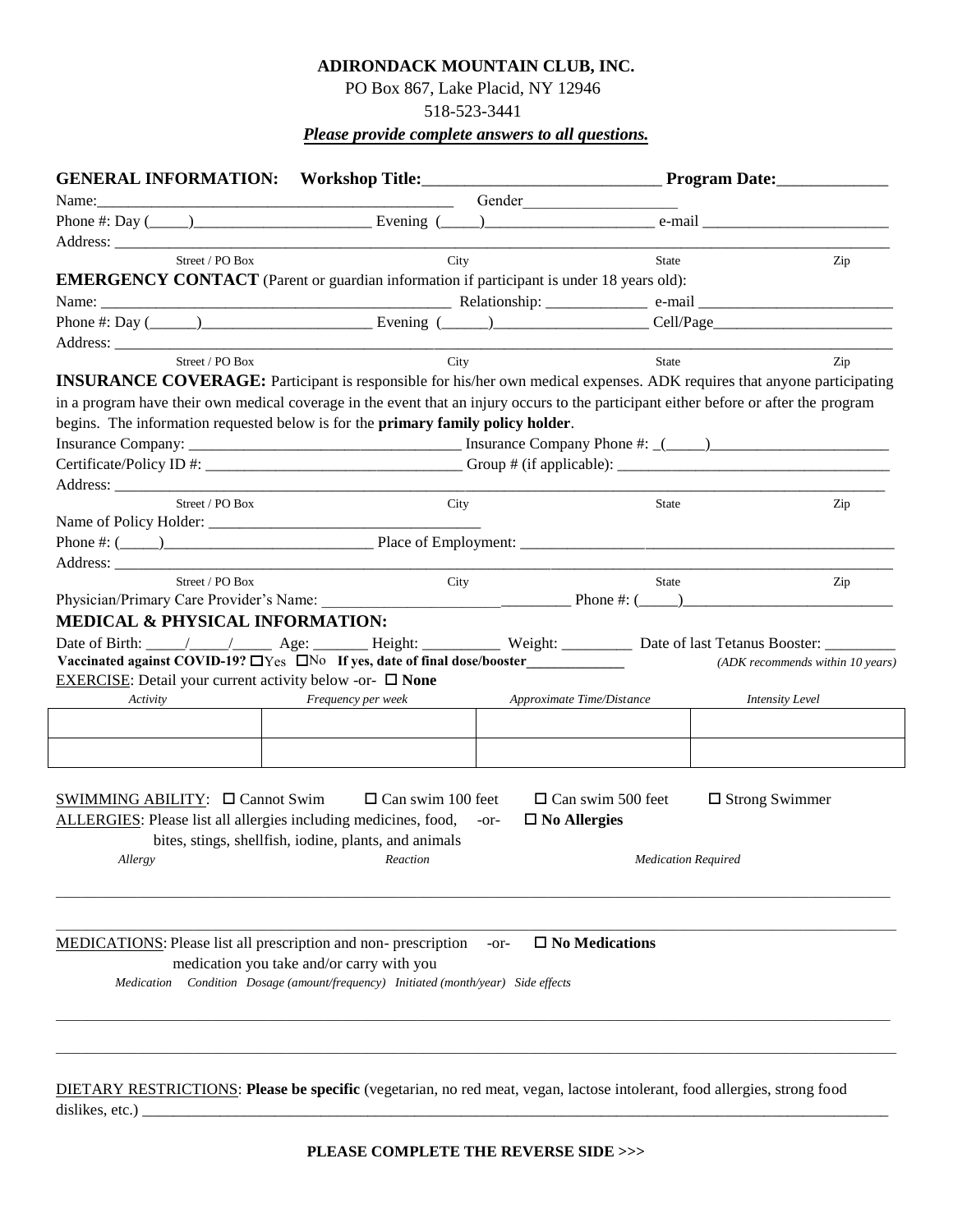**HEALTH HISTORY.** Pl

| <b>THEALTH HISTORY:</b> Please check the appropriate boxes, and respond to all questions below. |                                                                                                                                   |        |                                                        |  |  |  |
|-------------------------------------------------------------------------------------------------|-----------------------------------------------------------------------------------------------------------------------------------|--------|--------------------------------------------------------|--|--|--|
|                                                                                                 | Yes No                                                                                                                            | Yes No |                                                        |  |  |  |
| I I                                                                                             | $\Box$ 1. Operations/Serious Injuries in the past five years?                                                                     | ப      | $\Box$ 11. Frostbite/Circulatory problems/Heat stroke? |  |  |  |
| ப                                                                                               | $\square$ 2. Hospitalizations/Emergency Room visits in the past year?                                                             | П      | $\Box$ 12. Bleeding disorders, anemia?                 |  |  |  |
| ப                                                                                               | $\square$ 3. Diabetes: Please note below if participant is insulin dependent.                                                     | $\Box$ |                                                        |  |  |  |
| п                                                                                               | $\Box$ 4. Epilepsy or seizure disorder: If yes, date of last seizure:                                                             |        | $\Box$ $\Box$ 14. Does participant smoke?              |  |  |  |
| ш                                                                                               | $\square$ 5. Other past or current medical issues/illness/requirements?                                                           | $\Box$ | $\Box$ 15. Asthma or other respiratory problems?       |  |  |  |
| ப                                                                                               | $\square$ 6. Heart attack/By-pass urgery/Angioplasty/Angina/Unexplained fainting?                                                 |        |                                                        |  |  |  |
|                                                                                                 | $\Box$ 7. Other cardiac conditions, including heart murmur or irregular heartbeat?                                                |        |                                                        |  |  |  |
| П                                                                                               | $\Box$ 8. High blood pressure, even if being treated with medication: If yes, list BP with date from last doctor's visit below.   |        |                                                        |  |  |  |
| ப                                                                                               | $\square$ 9. Bone/Muscle/Joint injury?                                                                                            |        |                                                        |  |  |  |
|                                                                                                 | $\square$ 10. Neck/Back/Knee/Shoulder/Ankle problems?                                                                             |        |                                                        |  |  |  |
|                                                                                                 |                                                                                                                                   |        |                                                        |  |  |  |
|                                                                                                 | IF PARTICIPANT IS UNDER 18 YEARS OLD, PLEASE COMPLETE THE FOLLOWING:                                                              |        |                                                        |  |  |  |
|                                                                                                 | 16. Has the participant had counseling with a psychiatrist/psychologist/counselor within the past two years? Yes $\Box$ No $\Box$ |        |                                                        |  |  |  |
| If yes, is it currently ongoing? Yes $\square$ No $\square$                                     |                                                                                                                                   |        |                                                        |  |  |  |
| Additional Emergency Contact (Other than parent or guardian listed on Page 1):                  |                                                                                                                                   |        |                                                        |  |  |  |
|                                                                                                 |                                                                                                                                   |        |                                                        |  |  |  |
|                                                                                                 | Name: Name:                                                                                                                       |        |                                                        |  |  |  |
|                                                                                                 | Phone #: Day ( ) $\qquad \qquad$ Evening: ( ) $\qquad \qquad$ Cell/Page: ( )                                                      |        |                                                        |  |  |  |
|                                                                                                 |                                                                                                                                   |        |                                                        |  |  |  |

If any of the boxes above were checked yes, please provide a description including history, symptoms, hospitalizations, current status and any restrictions. Please refer to the number listed by the issue above, and attach additional pages as necessary. Be sure to detail any medications on Page 1.

*\_\_\_\_\_\_\_\_\_\_\_\_\_\_\_\_\_\_\_\_\_\_\_\_\_\_\_\_\_\_\_\_\_\_\_\_\_\_\_\_\_\_\_\_\_\_\_\_\_\_\_\_\_\_\_\_\_\_\_\_\_\_\_\_\_\_\_\_\_\_\_\_\_\_\_\_\_\_\_\_\_\_\_\_\_\_\_\_\_\_\_\_\_\_\_\_\_\_\_\_\_\_\_\_\_\_\_\_\_\_\_\_\_\_\_\_\_\_\_\_\_\_\_\_\_\_\_\_\_\_*

*\_\_\_\_\_\_\_\_\_\_\_\_\_\_\_\_\_\_\_\_\_\_\_\_\_\_\_\_\_\_\_\_\_\_\_\_\_\_\_\_\_\_\_\_\_\_\_\_\_\_\_\_\_\_\_\_\_\_\_\_\_\_\_\_\_\_\_\_\_\_\_\_\_\_\_\_\_\_\_\_\_\_\_\_\_\_\_\_\_\_\_\_\_\_\_\_\_\_\_\_\_\_\_\_\_\_\_\_\_\_\_\_\_\_\_\_\_\_\_\_\_\_\_\_\_\_\_\_\_\_* 

*\_\_\_\_\_\_\_\_\_\_\_\_\_\_\_\_\_\_\_\_\_\_\_\_\_\_\_\_\_\_\_\_\_\_\_\_\_\_\_\_\_\_\_\_\_\_\_\_\_\_\_\_\_\_\_\_\_\_\_\_\_\_\_\_\_\_\_\_\_\_\_\_\_\_\_\_\_\_\_\_\_\_\_\_\_\_\_\_\_\_\_\_\_\_\_\_\_\_\_\_\_\_\_\_\_\_\_\_\_\_\_\_\_\_\_\_\_\_\_\_\_\_\_\_\_\_\_\_\_\_\_*

*\_\_\_\_\_\_\_\_\_\_\_\_\_\_\_\_\_\_\_\_\_\_\_\_\_\_\_\_\_\_\_\_\_\_\_\_\_\_\_\_\_\_\_\_\_\_\_\_\_\_\_\_\_\_\_\_\_\_\_\_\_\_\_\_\_\_\_\_\_\_\_\_\_\_\_\_\_\_\_\_\_\_\_\_\_\_\_\_\_\_\_\_\_\_\_\_\_\_\_\_\_\_\_\_\_\_\_\_\_\_\_\_\_\_\_\_\_\_\_\_\_\_\_\_\_\_\_\_\_\_\_*

Are there any physical or medical conditions not listed above which may affect or limit participation? Yes  $\Box$  No  $\Box$ If yes, please explain (attach additional sheets as necessary)

#### **PLEASE READ CAREFULLY:**

- **Please review this form to be certain you have completed every question. This complete medical form is required for participation in this ADK program.**
- **All information on this form is confidential. It is possible to complete many ADK programs with a variety of medical/psychological difficulties, but ADK must be aware of these conditions. Failure to disclose medical and health history information as requested could result in serious harm to you and participants in your program.**
- **The status of your participation will be determined after review of this form. In some cases further evaluation, possibly including consultation with your health care provider, may be necessary.**

### **SIGNATURE REQUIRED**

Consent is hereby given for the applicant to attend an Adirondack Mountain Club program. Permission is given for ADK staff, volunteers, representatives or contractors to obtain or provide medical care for me/my child, or to transport me/my child to a medical facility. I further authorize ADK staff, volunteers, or other medical personnel to render such treatment they consider necessary for my/my child's health and I agree to pay all costs associated with that care and transportation. I have read and understand both sides of this medical form and the information I have provided is, to the best of my knowledge, correct and complete.

| Applicant's signature                                             | Date |
|-------------------------------------------------------------------|------|
| Signature of parent/guardian (if applicant is under 18 years old) | Date |

**Thank you for taking the time to carefully complete this form. Please call 518-523-3441 with any questions.**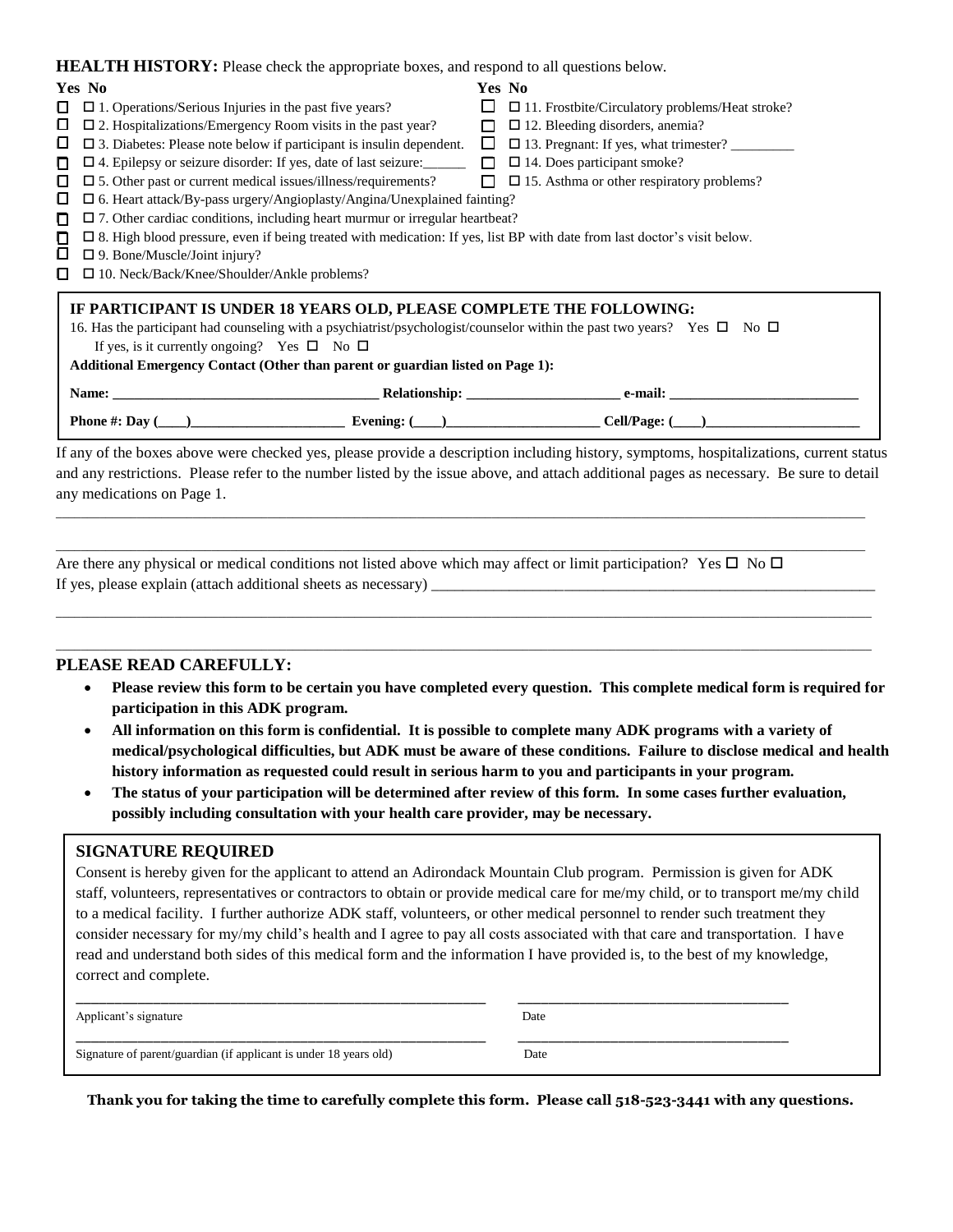## **LEAVE NO TRACE CENTER FOR OUTDOOR ETHICS COURSE PARTICIPANT ACKNOWLEDGMENT, ASSUMPTION OF RISKS, RELEASE AND INDEMNITY AGREEMENT**

### **For all Leave No Trace course participants: Please read this document carefully.**

Leave No Trace Center for Outdoor Ethics ("the Center") is an educational non‐profit dedicated to the responsible enjoyment and active stewardship of the outdoors by all people worldwide, focusing its education efforts on ways for human powered recreational visitors to reduce their impacts on the natural area and the experience of other visitors, by developing and distributing educational curriculum and materials. The Center does not teach, oversee or conduct specific courses, but provides other organizations and individuals trained as Master Educators or Trainers with the materials to teach the Center's curriculum. The Center has no control over course content; course conduct; scheduling; training of Master Educators, Trainers, or the quality of their training or expertise, other than courses taught by Center staff. The Center does not control their conduct, and does not warrant or guarantee the quality or expertise of any course or individual instructor.

The Center welcomes your interest in and devotion to the Leave No Trace program. The role of the Center is to provide educational curriculum to Master Educators and Trainers. Likewise, the Center is available as a resource for you as you go forth and spread the Leave No Trace word. If you have questions or concerns about Leave No Trace, vis‐a‐vis your course, please feel free to contact the Center at the number below. Thanks again for your interest in promoting Leave No Trace. 800.332.4100; [www.LNT.org.](http://www.lnt.org/)

## **Participants are advised to independently review and examine the qualifications of individuals or organizations providing Leave No Trace courses.**

## **Course Participants – Release, Acknowledgment & Assumption of Risks**

In consideration for being allowed to participate in the training courses, the undersigned hereby agrees to release, indemnify, and discharge Leave No Trace Center for Outdoor Ethics, and its respective members, participants, volunteers, agents, employees, subcontractors, and all other persons or entities acting in any capacity on its behalf (collectively referred to as "the Center") on behalf of the undersigned, his or her spouse, children, parents, siblings, heirs, assigns, personal representative and estate as follows:

1. Leave No Trace courses provide participants with information and techniques so that they can engage in minimum‐impact outdoor ethics and principles. Those who successfully complete a Leave No Trace course can then teach others about outdoor ethics. Leave No Trace courses focus on outdoor ethics but Leave No Trace courses do not teach traditional outdoor skills such as mountain climbing, river crossings, camping backpacking, horse packing, rafting, etc. However, some Leave No Trace courses must be taught in an outdoor or wilderness setting. Activities vary, but can include hiking, camping, rafting and horseback riding and students should have basic outdoor skills before attending a course.

**2. As the Center has no control over the actual course(s) being taught (other than courses taught by Center staff), the Center cannot know of the specific dangers that may be associated with the course(s). However, these activities necessarily include inherent and other risks, hazards and dangers which may result in hypothermia, dehydration, frostbite, drowning, falling, high altitude sickness, colliding with objects or people, heart or lung problems, broken bones, burns, property damage, illness, physical or emotional trauma, or other injury, disability, damage, death, or loss. The following are some, but not all, of the most common risks, hazards and dangers that may be associated with any course(s):**

**a. Risks present in an outdoor environment**. These risks include travel in mountainous or wilderness terrain, both on and off trails. While traveling in these areas, hazards may not be marked, weather is unpredictable year around, and lightning, rapidly moving rivers/whitewater, falling rocks, snow and ice, high altitudes, avalanche dangers, fallen timber, stinging insects, wild animals, and hazardous plant life;

**b. Risks involved in horseback riding.** Horses (including donkeys or mules) are unpredictable in all circumstances, can react to the environment, and the conduct of other riders and persons. Equipment may break, saddles may slip, and other riders may not control their animals;

**c. Risks connected with cooking and camping chores.** While camping, participants may cook over a gas stove or an open fire and are subject to the risk of gas explosion or burns. Participants may need to disinfect water before use;

**d. Risks in staff decision making and conduct.** Master Educators and Trainers have difficult jobs to perform. They seek safety, but they are not infallible. They might be unaware of a participant's fitness or abilities. Revised May 1, 2008

They may give incomplete warnings or instructions, they could misjudge the weather, terrain, water level, or route location. **Each participant should question the individual instructor(s) of the course to learn the associated risks and safety precautions employed**;